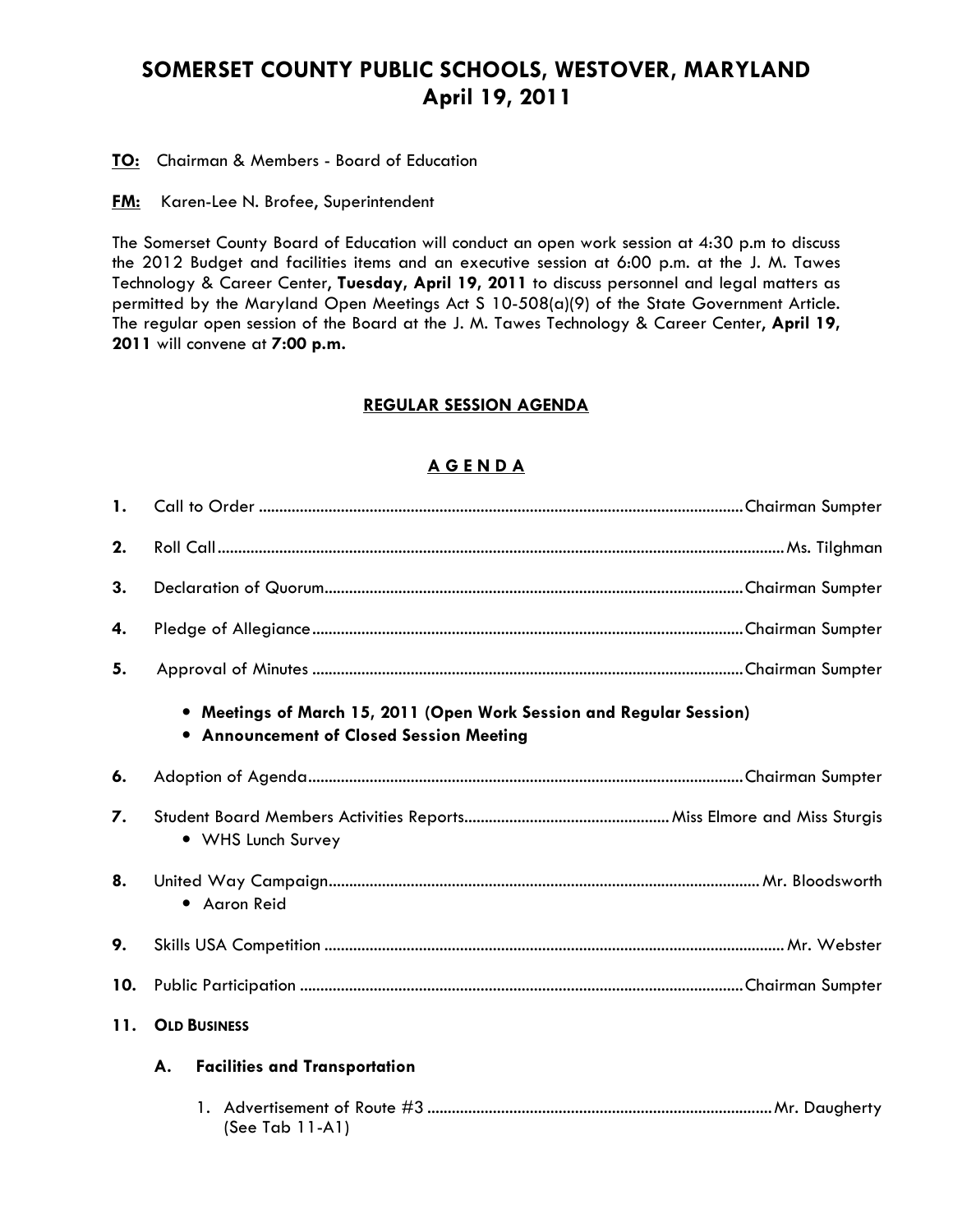|     |    | <b>Charles Fisher</b><br>(See Tab 11-A2)               |
|-----|----|--------------------------------------------------------|
|     | В. | Crisfield Academy and High School<br>(See Tab $11-B$ ) |
|     | C. | <b>Human Resources</b>                                 |
|     |    | (See Tab $11-C1$ )                                     |
|     |    | Director of Transportation and Facilities<br>٠         |
|     |    | <b>Director of Finance</b><br>٠                        |
|     |    | Human Resources Generalist<br>٠                        |
|     |    | (See Tab 11-C2)                                        |
|     |    | (See Tab 11-C3)                                        |
|     | D. | <b>Student Services</b>                                |
|     |    | (See Tab 11-D1)                                        |
| 12. |    | <b>NEW BUSINESS</b>                                    |
|     | А. | <b>Finance</b>                                         |
|     |    | (See Tab 12-A1)                                        |
|     |    | (See Tab 12-A2)                                        |
|     |    | (See Tab 12-A3)                                        |
|     | В. | <b>Facilities and Transportation</b>                   |
|     |    | Of the Waste Water Treatment Plant<br>(See Tab 12-B)   |
|     | C. | <b>Human Resources</b>                                 |
|     |    | (See Tab $12-C1$ )                                     |